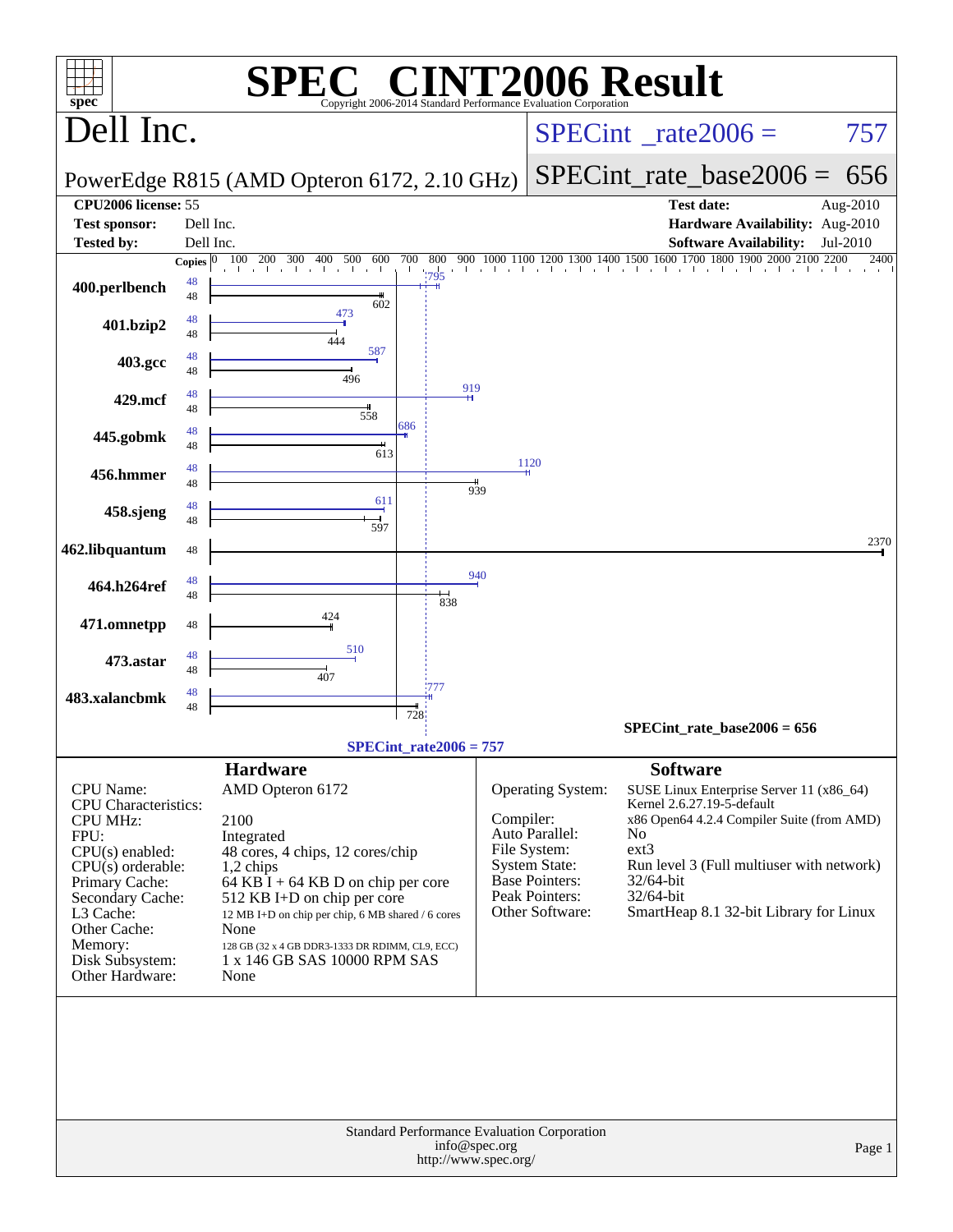

# **[SPEC CINT2006 Result](http://www.spec.org/auto/cpu2006/Docs/result-fields.html#SPECCINT2006Result)**

## Dell Inc.

#### SPECint rate $2006 = 757$

PowerEdge R815 (AMD Opteron 6172, 2.10 GHz)

[SPECint\\_rate\\_base2006 =](http://www.spec.org/auto/cpu2006/Docs/result-fields.html#SPECintratebase2006) 656

#### **[CPU2006 license:](http://www.spec.org/auto/cpu2006/Docs/result-fields.html#CPU2006license)** 55 **[Test date:](http://www.spec.org/auto/cpu2006/Docs/result-fields.html#Testdate)** Aug-2010

**[Test sponsor:](http://www.spec.org/auto/cpu2006/Docs/result-fields.html#Testsponsor)** Dell Inc. **[Hardware Availability:](http://www.spec.org/auto/cpu2006/Docs/result-fields.html#HardwareAvailability)** Aug-2010 **[Tested by:](http://www.spec.org/auto/cpu2006/Docs/result-fields.html#Testedby)** Dell Inc. **[Software Availability:](http://www.spec.org/auto/cpu2006/Docs/result-fields.html#SoftwareAvailability)** Jul-2010

#### **[Results Table](http://www.spec.org/auto/cpu2006/Docs/result-fields.html#ResultsTable)**

|                    | <b>Base</b>   |                                                                                                          |       |                |            |                |                  |               | <b>Peak</b>    |              |                |              |                |              |  |
|--------------------|---------------|----------------------------------------------------------------------------------------------------------|-------|----------------|------------|----------------|------------------|---------------|----------------|--------------|----------------|--------------|----------------|--------------|--|
| <b>Benchmark</b>   | <b>Copies</b> | <b>Seconds</b>                                                                                           | Ratio | <b>Seconds</b> | Ratio      | <b>Seconds</b> | Ratio            | <b>Copies</b> | <b>Seconds</b> | <b>Ratio</b> | <b>Seconds</b> | <b>Ratio</b> | <b>Seconds</b> | <b>Ratio</b> |  |
| 400.perlbench      | 48            | 787                                                                                                      | 596   | 779            | 602        | 770            | 609 <sub>l</sub> | 48            | 635            | 738          | 583            | 804          | 590            | <u>795</u>   |  |
| 401.bzip2          | 48            | 1047                                                                                                     | 442   | 1044           | 444        | 1044           | 444              | 48            | 987            | 469          | 979            | 473          | 978            | 473          |  |
| $403.\mathrm{gcc}$ | 48            | 779                                                                                                      | 496   | 778            | 496        | 776            | 498              | 48            | 658            | 587          | 661            | 585          | 657            | 588          |  |
| $429$ .mcf         | 48            | 785                                                                                                      | 558   | 790            | 554        | 779            | 562 <sub>l</sub> | 48            | 476            | 919          | 474            | 924          | 483            | 906          |  |
| $445$ .gobmk       | 48            | 822                                                                                                      | 613   | 820            | 614        | 836            | 602l             | 48            | 730            | 690          | 739            | 681          | 734            | 686          |  |
| 456.hmmer          | 48            | 477                                                                                                      | 939   | 481            | <b>930</b> | 476            | 941              | 48            | 399            | 1120         | 404            | 1110         | 399            | <b>1120</b>  |  |
| $458$ .sjeng       | 48            | 968                                                                                                      | 600   | 1072           | 542        | 973            | 597              | 48            | 950            | 611          | 950            | 611          | 951            | 610          |  |
| 462.libquantum     | 48            | 420                                                                                                      | 2370  | 421            | 2360       | 420            | 2370             | 48            | 420            | 2370         | 421            | 2360         | 420            | 2370         |  |
| 464.h264ref        | 48            | 1318                                                                                                     | 806   | 1268           | 838        | 1264           | 840l             | 48            | 1130           | 940          | 1130           | 940          | 1129           | 941          |  |
| 471.omnetpp        | 48            | 702                                                                                                      | 427   | 708            | 424        | 708            | 424              | 48            | 702            | 427          | 708            | 424          | 708            | 424          |  |
| 473.astar          | 48            | 827                                                                                                      | 407   | 824            | 409        | 827            | 407              | 48            | 661            | 510          | 661            | 510          | 663            | 508          |  |
| 483.xalancbmk      | 48            | 457                                                                                                      | 724   | 455            | 728        | 454            | 730 <b>I</b>     | 48            | 431            | 768          | 426            | 777          | 426            | 778          |  |
|                    |               | Results appear in the order in which they were run. Bold underlined text indicates a median measurement. |       |                |            |                |                  |               |                |              |                |              |                |              |  |

#### **[Submit Notes](http://www.spec.org/auto/cpu2006/Docs/result-fields.html#SubmitNotes)**

The config file option 'submit' was used. 'numactl' was used to bind copies to the cores. See the configuration file for details.

#### **[Operating System Notes](http://www.spec.org/auto/cpu2006/Docs/result-fields.html#OperatingSystemNotes)**

'ulimit -s unlimited' was used to set environment stack size 'ulimit -l 2097152' was used to set environment locked pages in memory limit

Set vm/nr\_hugepages=21600 in /etc/sysctl.conf mount -t hugetlbfs nodev /mnt/hugepages

#### **[General Notes](http://www.spec.org/auto/cpu2006/Docs/result-fields.html#GeneralNotes)**

Environment variables set by runspec before the start of the run: HUGETLB\_LIMIT = "450" LD\_LIBRARY\_PATH = "/cpu2006/amd1002-rate-libs-revC/64:/cpu2006/amd1002-rate-libs-revC/32"

The x86 Open64 Compiler Suite is only available from (and supported by) AMD at <http://developer.amd.com/cpu/open64>

Binaries were compiled on SLES10 SP2 with binutils 2.18

Standard Performance Evaluation Corporation [info@spec.org](mailto:info@spec.org) <http://www.spec.org/>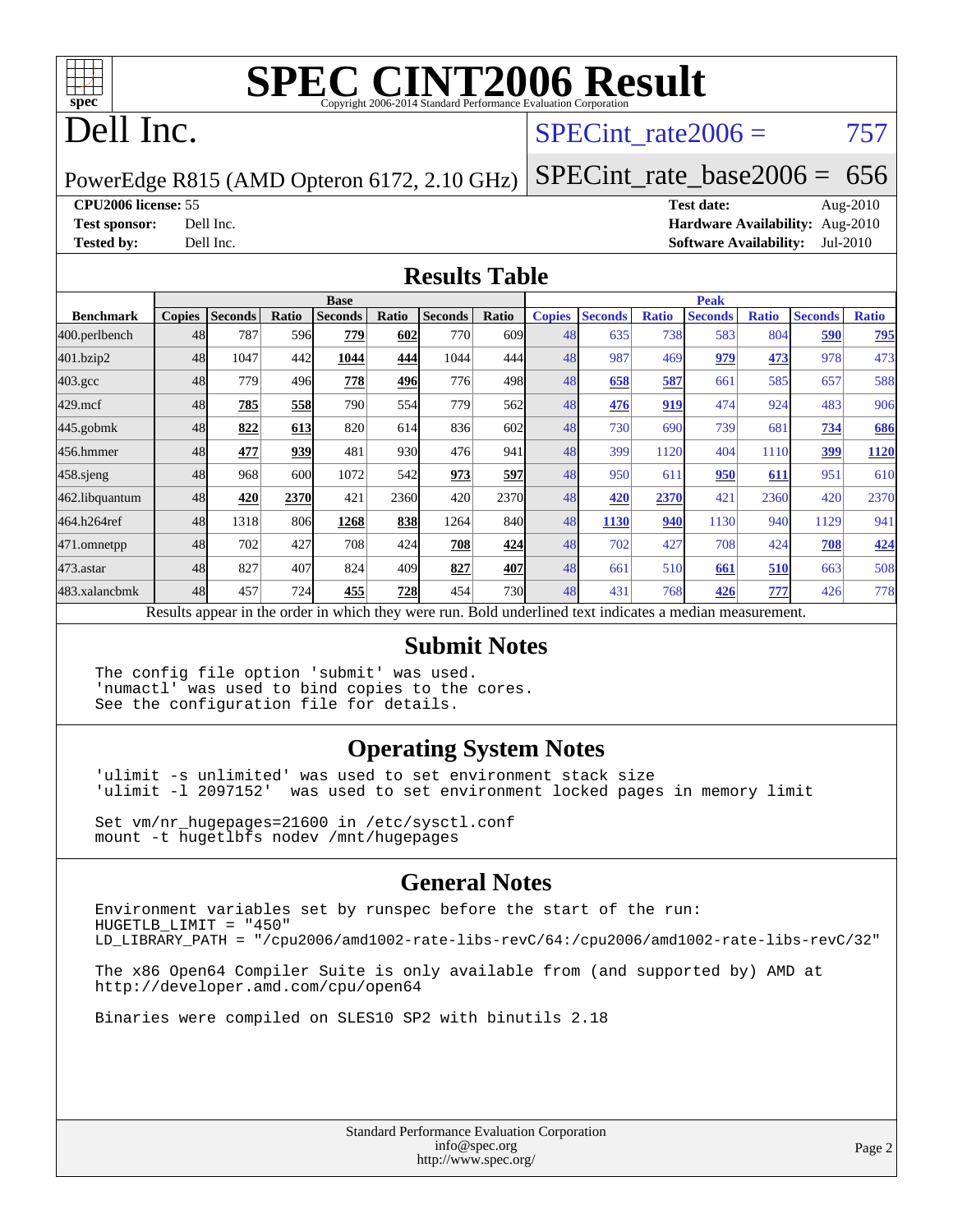

# **[SPEC CINT2006 Result](http://www.spec.org/auto/cpu2006/Docs/result-fields.html#SPECCINT2006Result)**

# Dell Inc.

SPECint rate $2006 = 757$ 

PowerEdge R815 (AMD Opteron 6172, 2.10 GHz) [SPECint\\_rate\\_base2006 =](http://www.spec.org/auto/cpu2006/Docs/result-fields.html#SPECintratebase2006)  $656$ 

**[CPU2006 license:](http://www.spec.org/auto/cpu2006/Docs/result-fields.html#CPU2006license)** 55 **[Test date:](http://www.spec.org/auto/cpu2006/Docs/result-fields.html#Testdate)** Aug-2010 **[Test sponsor:](http://www.spec.org/auto/cpu2006/Docs/result-fields.html#Testsponsor)** Dell Inc. **[Hardware Availability:](http://www.spec.org/auto/cpu2006/Docs/result-fields.html#HardwareAvailability)** Aug-2010 **[Tested by:](http://www.spec.org/auto/cpu2006/Docs/result-fields.html#Testedby)** Dell Inc. **[Software Availability:](http://www.spec.org/auto/cpu2006/Docs/result-fields.html#SoftwareAvailability)** Jul-2010

### **[Base Compiler Invocation](http://www.spec.org/auto/cpu2006/Docs/result-fields.html#BaseCompilerInvocation)**

[C benchmarks](http://www.spec.org/auto/cpu2006/Docs/result-fields.html#Cbenchmarks): [opencc](http://www.spec.org/cpu2006/results/res2010q3/cpu2006-20100914-13274.flags.html#user_CCbase_Fopencc)

[C++ benchmarks:](http://www.spec.org/auto/cpu2006/Docs/result-fields.html#CXXbenchmarks) [openCC](http://www.spec.org/cpu2006/results/res2010q3/cpu2006-20100914-13274.flags.html#user_CXXbase_FopenCC)

#### **[Base Portability Flags](http://www.spec.org/auto/cpu2006/Docs/result-fields.html#BasePortabilityFlags)**

 400.perlbench: [-DSPEC\\_CPU\\_LP64](http://www.spec.org/cpu2006/results/res2010q3/cpu2006-20100914-13274.flags.html#b400.perlbench_basePORTABILITY_DSPEC_CPU_LP64) [-DSPEC\\_CPU\\_LINUX\\_X64](http://www.spec.org/cpu2006/results/res2010q3/cpu2006-20100914-13274.flags.html#b400.perlbench_baseCPORTABILITY_DSPEC_CPU_LINUX_X64) 401.bzip2: [-DSPEC\\_CPU\\_LP64](http://www.spec.org/cpu2006/results/res2010q3/cpu2006-20100914-13274.flags.html#suite_basePORTABILITY401_bzip2_DSPEC_CPU_LP64) 403.gcc: [-DSPEC\\_CPU\\_LP64](http://www.spec.org/cpu2006/results/res2010q3/cpu2006-20100914-13274.flags.html#suite_basePORTABILITY403_gcc_DSPEC_CPU_LP64) 429.mcf: [-DSPEC\\_CPU\\_LP64](http://www.spec.org/cpu2006/results/res2010q3/cpu2006-20100914-13274.flags.html#suite_basePORTABILITY429_mcf_DSPEC_CPU_LP64) 445.gobmk: [-DSPEC\\_CPU\\_LP64](http://www.spec.org/cpu2006/results/res2010q3/cpu2006-20100914-13274.flags.html#suite_basePORTABILITY445_gobmk_DSPEC_CPU_LP64) 456.hmmer: [-DSPEC\\_CPU\\_LP64](http://www.spec.org/cpu2006/results/res2010q3/cpu2006-20100914-13274.flags.html#suite_basePORTABILITY456_hmmer_DSPEC_CPU_LP64) 458.sjeng: [-DSPEC\\_CPU\\_LP64](http://www.spec.org/cpu2006/results/res2010q3/cpu2006-20100914-13274.flags.html#suite_basePORTABILITY458_sjeng_DSPEC_CPU_LP64) 462.libquantum: [-DSPEC\\_CPU\\_LP64](http://www.spec.org/cpu2006/results/res2010q3/cpu2006-20100914-13274.flags.html#suite_basePORTABILITY462_libquantum_DSPEC_CPU_LP64) [-DSPEC\\_CPU\\_LINUX](http://www.spec.org/cpu2006/results/res2010q3/cpu2006-20100914-13274.flags.html#b462.libquantum_baseCPORTABILITY_DSPEC_CPU_LINUX) 464.h264ref: [-DSPEC\\_CPU\\_LP64](http://www.spec.org/cpu2006/results/res2010q3/cpu2006-20100914-13274.flags.html#suite_basePORTABILITY464_h264ref_DSPEC_CPU_LP64) 483.xalancbmk: [-DSPEC\\_CPU\\_LINUX](http://www.spec.org/cpu2006/results/res2010q3/cpu2006-20100914-13274.flags.html#b483.xalancbmk_baseCXXPORTABILITY_DSPEC_CPU_LINUX)

#### **[Base Optimization Flags](http://www.spec.org/auto/cpu2006/Docs/result-fields.html#BaseOptimizationFlags)**

[C benchmarks](http://www.spec.org/auto/cpu2006/Docs/result-fields.html#Cbenchmarks):

[-march=barcelona](http://www.spec.org/cpu2006/results/res2010q3/cpu2006-20100914-13274.flags.html#user_CCbase_F-march_8ea39521cada96f307a04d0b8b9c6ffb) [-mso](http://www.spec.org/cpu2006/results/res2010q3/cpu2006-20100914-13274.flags.html#user_CCbase_F-mso) [-Ofast](http://www.spec.org/cpu2006/results/res2010q3/cpu2006-20100914-13274.flags.html#user_CCbase_F-Ofast) [-CG:local\\_sched\\_alg=1](http://www.spec.org/cpu2006/results/res2010q3/cpu2006-20100914-13274.flags.html#user_CCbase_F-CG:local_sched_alg_2175ca61f1a2717f1ec57b14995b9e7a) [-INLINE:aggressive=on](http://www.spec.org/cpu2006/results/res2010q3/cpu2006-20100914-13274.flags.html#user_CCbase_F-INLINE:aggressive_e14807c0a1e56a6a83cb25ab07c7ae8a) [-IPA:plimit=8000](http://www.spec.org/cpu2006/results/res2010q3/cpu2006-20100914-13274.flags.html#user_CCbase_F-IPA:plimit_92cba83f3d47f09c7d5368fda93ddbd7) [-IPA:small\\_pu=100](http://www.spec.org/cpu2006/results/res2010q3/cpu2006-20100914-13274.flags.html#user_CCbase_F-IPA:small_pu_900a09767c6929d55c26ea3d32399996) [-HP:bdt=2m:heap=2m](http://www.spec.org/cpu2006/results/res2010q3/cpu2006-20100914-13274.flags.html#user_CCbase_F-HUGEPAGE_855e97383b49831f390a2af16fe7202f)

[C++ benchmarks:](http://www.spec.org/auto/cpu2006/Docs/result-fields.html#CXXbenchmarks)

[-march=barcelona](http://www.spec.org/cpu2006/results/res2010q3/cpu2006-20100914-13274.flags.html#user_CXXbase_F-march_8ea39521cada96f307a04d0b8b9c6ffb) [-mso](http://www.spec.org/cpu2006/results/res2010q3/cpu2006-20100914-13274.flags.html#user_CXXbase_F-mso) [-Ofast](http://www.spec.org/cpu2006/results/res2010q3/cpu2006-20100914-13274.flags.html#user_CXXbase_F-Ofast) [-m32](http://www.spec.org/cpu2006/results/res2010q3/cpu2006-20100914-13274.flags.html#user_CXXbase_F-m32) [-INLINE:aggressive=on](http://www.spec.org/cpu2006/results/res2010q3/cpu2006-20100914-13274.flags.html#user_CXXbase_F-INLINE:aggressive_e14807c0a1e56a6a83cb25ab07c7ae8a) [-CG:cmp\\_peep=on](http://www.spec.org/cpu2006/results/res2010q3/cpu2006-20100914-13274.flags.html#user_CXXbase_F-CG:cmp_peep_ab90c979e95bee1f1f617a32622424ed) [-L/root/work/libraries/SmartHeap-8.1/lib -lsmartheap](http://www.spec.org/cpu2006/results/res2010q3/cpu2006-20100914-13274.flags.html#user_CXXbase_F-L_lib_directory_lsmartheap_9ab549d8336b8b0ffe7b94e3ae706265)

## **[Peak Compiler Invocation](http://www.spec.org/auto/cpu2006/Docs/result-fields.html#PeakCompilerInvocation)**

[C benchmarks](http://www.spec.org/auto/cpu2006/Docs/result-fields.html#Cbenchmarks): [opencc](http://www.spec.org/cpu2006/results/res2010q3/cpu2006-20100914-13274.flags.html#user_CCpeak_Fopencc)

[C++ benchmarks:](http://www.spec.org/auto/cpu2006/Docs/result-fields.html#CXXbenchmarks) [openCC](http://www.spec.org/cpu2006/results/res2010q3/cpu2006-20100914-13274.flags.html#user_CXXpeak_FopenCC)

### **[Peak Portability Flags](http://www.spec.org/auto/cpu2006/Docs/result-fields.html#PeakPortabilityFlags)**

400.perlbench: [-DSPEC\\_CPU\\_LP64](http://www.spec.org/cpu2006/results/res2010q3/cpu2006-20100914-13274.flags.html#b400.perlbench_peakPORTABILITY_DSPEC_CPU_LP64) [-DSPEC\\_CPU\\_LINUX\\_X64](http://www.spec.org/cpu2006/results/res2010q3/cpu2006-20100914-13274.flags.html#b400.perlbench_peakCPORTABILITY_DSPEC_CPU_LINUX_X64)

Continued on next page

Standard Performance Evaluation Corporation [info@spec.org](mailto:info@spec.org) <http://www.spec.org/>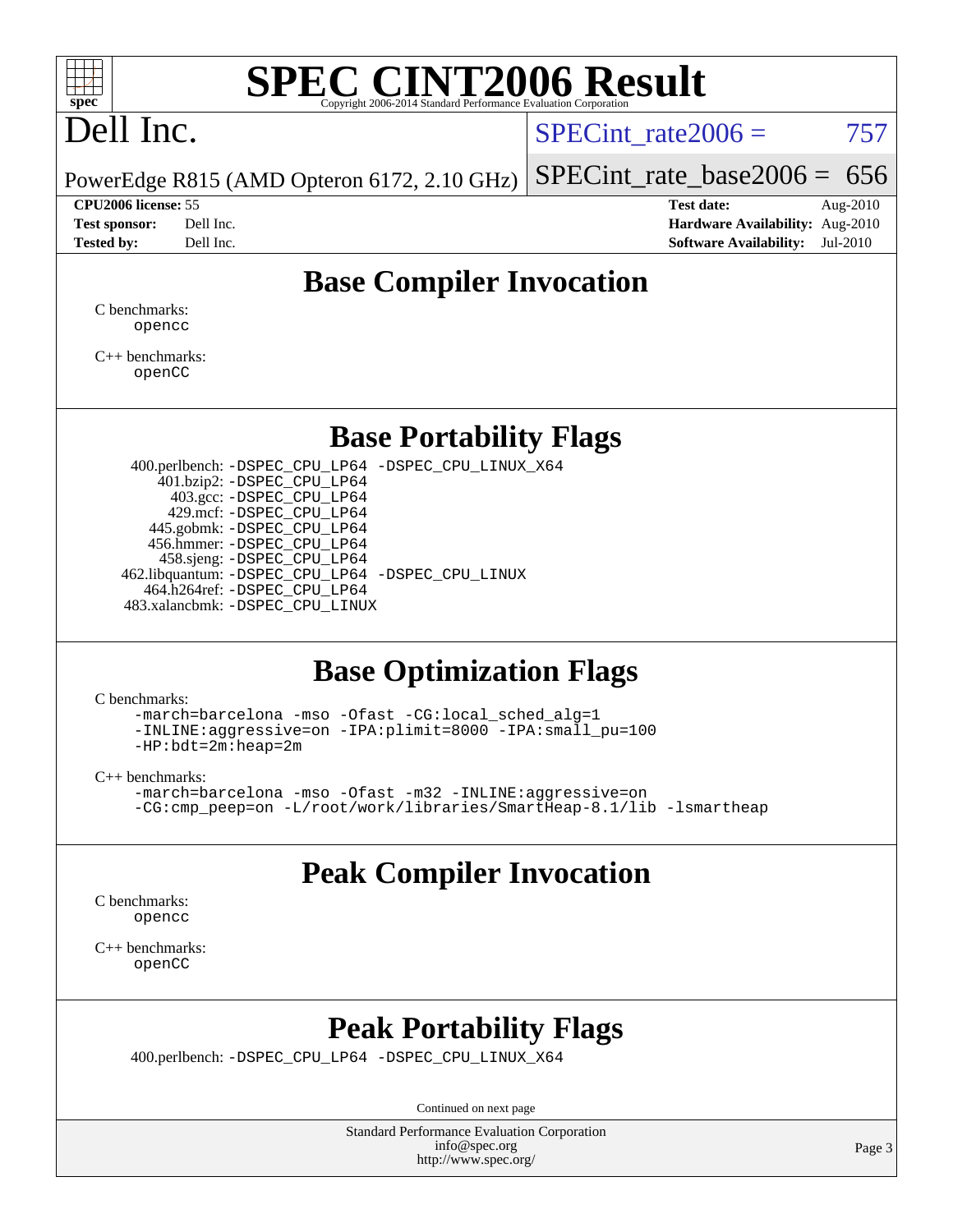

# **[SPEC CINT2006 Result](http://www.spec.org/auto/cpu2006/Docs/result-fields.html#SPECCINT2006Result)**

# Dell Inc.

 $SPECTnt_rate2006 = 757$ 

PowerEdge R815 (AMD Opteron 6172, 2.10 GHz) [SPECint\\_rate\\_base2006 =](http://www.spec.org/auto/cpu2006/Docs/result-fields.html#SPECintratebase2006)  $656$ 

**[CPU2006 license:](http://www.spec.org/auto/cpu2006/Docs/result-fields.html#CPU2006license)** 55 **[Test date:](http://www.spec.org/auto/cpu2006/Docs/result-fields.html#Testdate)** Aug-2010 **[Test sponsor:](http://www.spec.org/auto/cpu2006/Docs/result-fields.html#Testsponsor)** Dell Inc. **[Hardware Availability:](http://www.spec.org/auto/cpu2006/Docs/result-fields.html#HardwareAvailability)** Aug-2010 **[Tested by:](http://www.spec.org/auto/cpu2006/Docs/result-fields.html#Testedby)** Dell Inc. **[Software Availability:](http://www.spec.org/auto/cpu2006/Docs/result-fields.html#SoftwareAvailability)** Jul-2010

## **[Peak Portability Flags \(Continued\)](http://www.spec.org/auto/cpu2006/Docs/result-fields.html#PeakPortabilityFlags)**

 401.bzip2: [-DSPEC\\_CPU\\_LP64](http://www.spec.org/cpu2006/results/res2010q3/cpu2006-20100914-13274.flags.html#suite_peakPORTABILITY401_bzip2_DSPEC_CPU_LP64) 445.gobmk: [-DSPEC\\_CPU\\_LP64](http://www.spec.org/cpu2006/results/res2010q3/cpu2006-20100914-13274.flags.html#suite_peakPORTABILITY445_gobmk_DSPEC_CPU_LP64) 456.hmmer: [-DSPEC\\_CPU\\_LP64](http://www.spec.org/cpu2006/results/res2010q3/cpu2006-20100914-13274.flags.html#suite_peakPORTABILITY456_hmmer_DSPEC_CPU_LP64) 458.sjeng: [-DSPEC\\_CPU\\_LP64](http://www.spec.org/cpu2006/results/res2010q3/cpu2006-20100914-13274.flags.html#suite_peakPORTABILITY458_sjeng_DSPEC_CPU_LP64) 462.libquantum: [-DSPEC\\_CPU\\_LP64](http://www.spec.org/cpu2006/results/res2010q3/cpu2006-20100914-13274.flags.html#suite_peakPORTABILITY462_libquantum_DSPEC_CPU_LP64) [-DSPEC\\_CPU\\_LINUX](http://www.spec.org/cpu2006/results/res2010q3/cpu2006-20100914-13274.flags.html#b462.libquantum_peakCPORTABILITY_DSPEC_CPU_LINUX) 464.h264ref: [-DSPEC\\_CPU\\_LP64](http://www.spec.org/cpu2006/results/res2010q3/cpu2006-20100914-13274.flags.html#suite_peakPORTABILITY464_h264ref_DSPEC_CPU_LP64) 483.xalancbmk: [-DSPEC\\_CPU\\_LINUX](http://www.spec.org/cpu2006/results/res2010q3/cpu2006-20100914-13274.flags.html#b483.xalancbmk_peakCXXPORTABILITY_DSPEC_CPU_LINUX)

### **[Peak Optimization Flags](http://www.spec.org/auto/cpu2006/Docs/result-fields.html#PeakOptimizationFlags)**

[C benchmarks](http://www.spec.org/auto/cpu2006/Docs/result-fields.html#Cbenchmarks):

```
Standard Performance Evaluation Corporation
400.perlbench: -march=barcelona -mso -fb_create fbdata(pass 1)
          -fb_opt fbdata(pass 2) -Ofast -IPA:plimit=20000 -LNO:opt=0
          -OPT:unroll_times_max=8 -OPT:unroll_size=256
          -OPT:unroll_level=2 -OPT:keep_ext=on -WOPT:if_conv=0
          -CG:local_sched_alg=1 -CG:unroll_fb_req=on
          -HP:bdt=2m:heap=2m
   401.bzip2: -march=barcelona -mso -fb_create fbdata(pass 1)
          -fb_opt fbdata(pass 2) -O3 -OPT:alias=disjoint
          -OPT:goto=off -CG:local_sched_alg=1 -HP:bdt=2m:heap=2m
    403.gcc: -march=barcelona -mso -fb_create fbdata(pass 1)
          -fb_opt fbdata(pass 2) -Ofast -LNO:trip_count=256
          -LNO:prefetch_ahead=10 -CG:cmp_peep=on -m32
          -HP:bdt=2m:heap=2m -GRA:unspill=on -IPA:small_pu=200
    429.mcf: -march=barcelona -mso -O3 -ipa -INLINE:aggressive=on
          -CG:gcm=off -GRA:prioritize_by_density=on -m32
          -HP:bdt=2m:heap=2m
  445.gobmk: -march=barcelona -mso -fb_create fbdata(pass 1)
          -fb_opt fbdata(pass 2) -O3 -OPT:alias=restrict
          -OPT:unroll_times_max=8 -OPT:unroll_size=256
          -OPT:unroll_level=2 -OPT:keep_ext=on -ipa -IPA:plimit=750
          -IPA:min_hotness=300-IPA:pu_reorder=1-LNO:prefetch=1
          -LNO:ignore_feedback=off -CG:p2align=on
          -CG:unroll_fb_req=on -HP:bdt=2m:heap=2m
 456.hmmer: -march=barcelona -mso -fb_create fbdata(pass 1)
          -fb_opt fbdata(pass 2) -Ofast -LNO:prefetch=0
          -OPT:alias=disjoint -OPT:unroll_times_max=8
          -OPT:unroll_size=256 -OPT:unroll_level=2 -OPT:keep_ext=on
          -CG:local_sched_alg=1 -CG:cflow=0
          -CG:push_pop_int_saved_regs=off -CG:cmp_peep=on
          -HP:bdt=2m:heap=2m
                               Continued on next page
```
[info@spec.org](mailto:info@spec.org) <http://www.spec.org/>